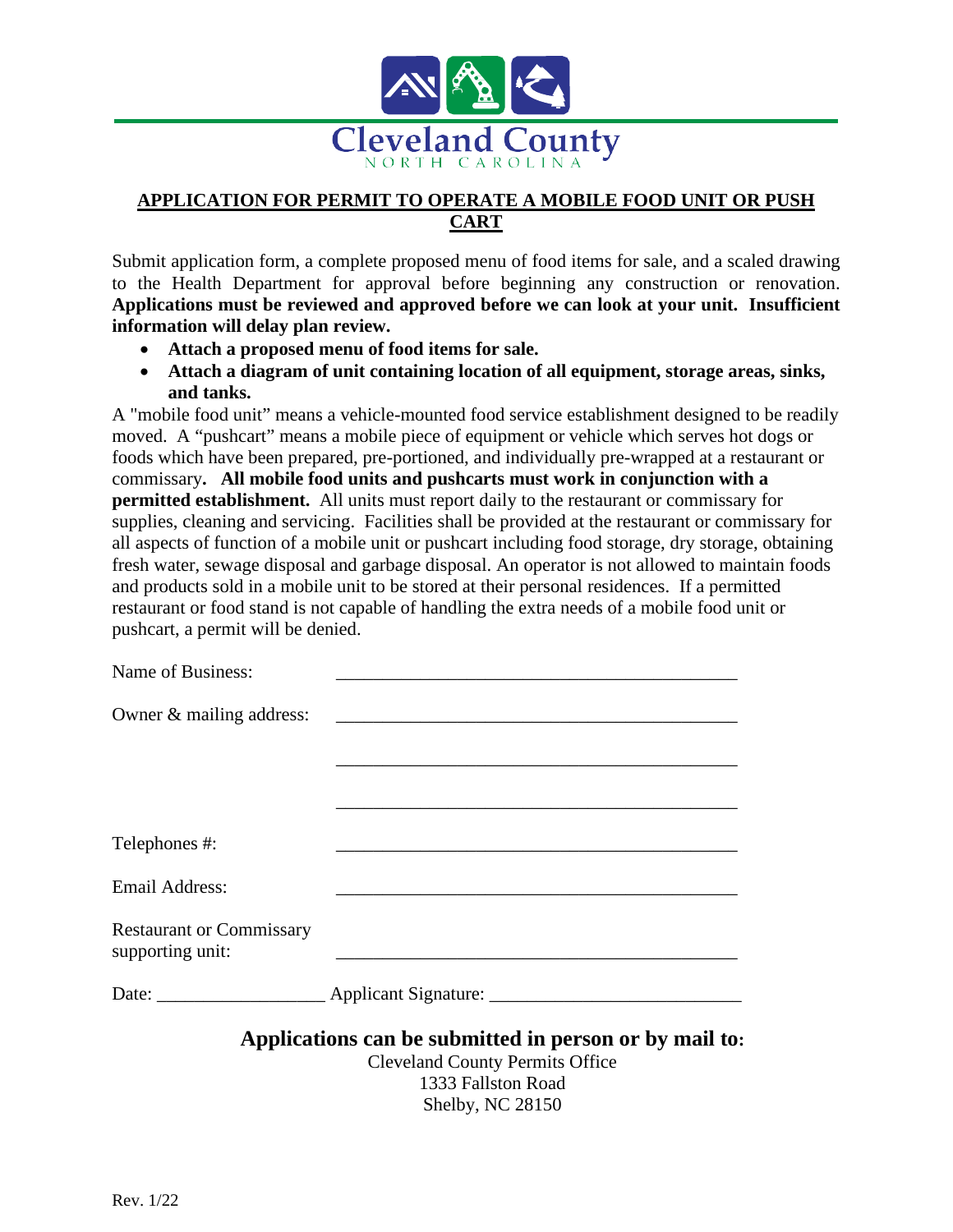### **CLEVELAND COUNTY HEALTH DEPARTMENT CHECK LIST FOR PERMITTING A NEW MOBILE FOOD UNIT (MFU)**

#### **Permits and schedule notifications:**

 1.Mobile food units (MFU) must work in conjunction with a permitted restaurant or commissary within Cleveland County and you must report daily to the facility for supplies, cleaning and servicing.

\_\_\_ 2.MFU permits shall be posted at all times. Grade cards are not posted in a MFU.

\_\_\_ 3. Operators must provide a list to the Health Department of all locations the MFU will operate on a routine basis. If the MFU travels to other counties, the operator must notify that county prior to operation. Such lists must be kept current!

# **Storage:**

\_\_\_ 4. Storage of any and all extra supplies must be kept at the restaurant or commissary rather than your personal homes. Adequate storage areas must be established and provided at the base commissary prior to permitting.

### **Cleaning:**

\_\_\_ 5. Cleaning of the unit and extra utensils, coolers, equipment must be done at the restaurant or commissary. The MFU must be kept clean.

### **Water Supply:**

\_\_\_ 6. All units must have a potable water system under pressure with water heating facilities.

\_\_\_ 7. Your unit's potable water tanks must be filled with a potable water hose at the restaurant or commissary at a clean and protected fresh water connection other than an exterior can/mop wash facility.

\_\_\_ 8. The water inlet on the MFU should be located above the sewage outlet connection and it must be kept capped for protection unless being used.

### **Sewage Disposal:**

\_\_\_ 9. Your unit's sewage storage or gray water tanks must be 15% larger than the potable water tanks.

10. The tank(s) must be emptied and thoroughly flushed at the restaurant or commissary at an established dump station connected to a properly sized and approved on-site sewage system or public sewer system.

11. All waste connections on the MFU for servicing the waste lines and tanks must be a different size or type than those used for the potable water and should be located lower than the potable water taps on the unit.

### **Garbage Disposal:**

\_\_\_ 12. All garbage and other solid waste shall be stored and disposed of in an approved manner. **Equipment:** Any and all equipment is subject to approval by the Environmental Health Specialist.

\_\_\_ 13.All equipment and utensils must be NSF or other approved commercial equipment with the exception of toasters, mixers, microwave ovens, water heaters and hoods which can be residential type.

\_\_\_ 14, All utensils, tables, sinks, cabinets and shelves must be clean and in good repair. All surfaces must be smooth, not readily corrodible and have no open cracks or joints that will collect food particles and slime.

\_\_\_ 15. Shelves, tables and counters cannot be covered with paper, cardboard, or other absorbent material.

\_\_\_ 16. Hot and cold holding as well as cooking equipment must be provided as needed.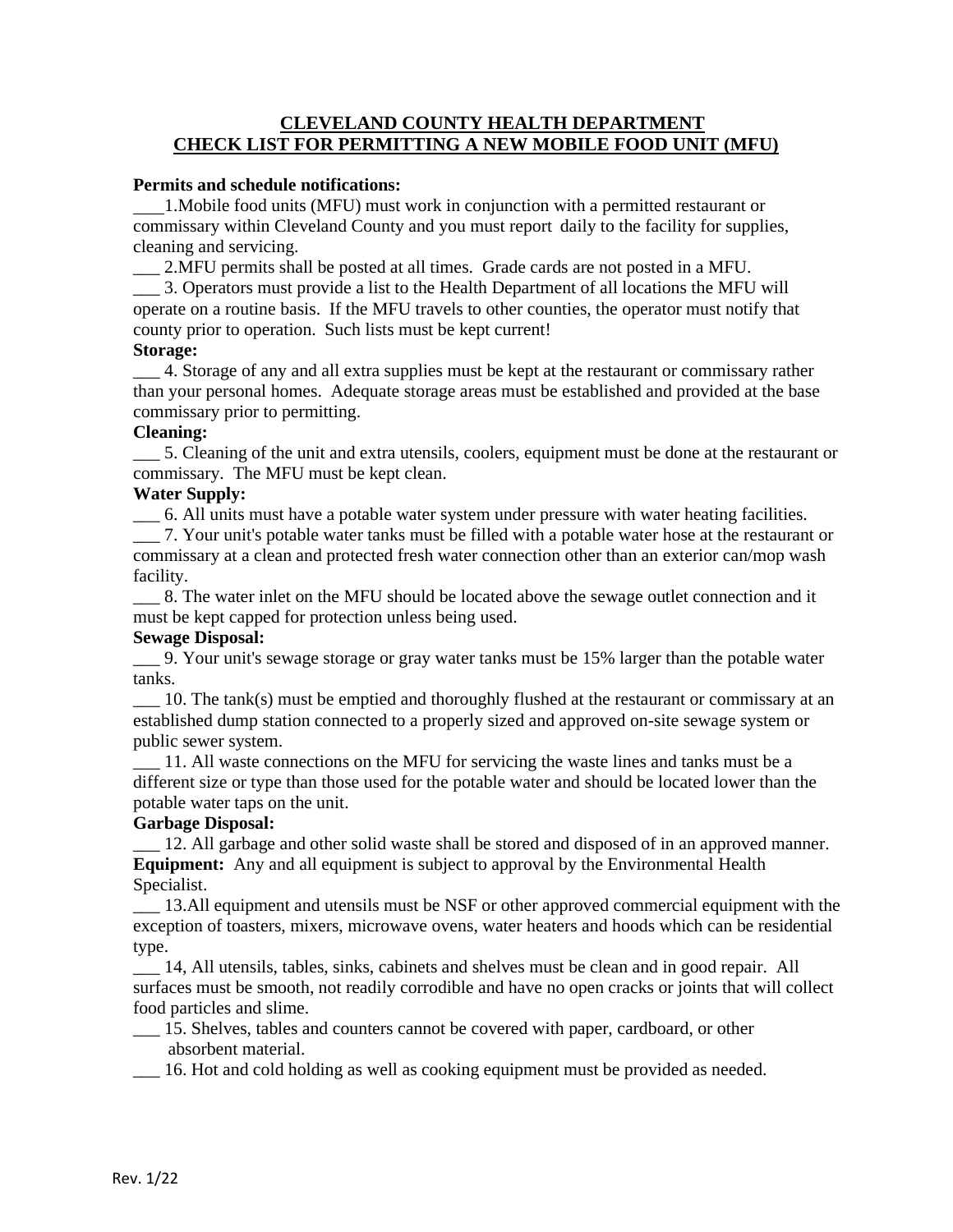### **Sinks:**

\_\_\_ 17. If food is prepared in the MFU, at least a single-compartment commercial sink with integral drainboards, rounded corners, splashback protection and hot/ cold water is required for utensil washing. The sink must be of sufficient size to submerge, wash, and rinse your largest utensils or pots. Domestic sinks are not approved for this use. Two compartment sinks are recommended.

\_\_\_18. A separate hand wash sink with hot/ cold water, combination supply faucet, soap, and single-service towels is required.

#### **Food Protection:**

\_\_\_19. Insect and dust protection must be provided as necessary at windows, doors and equipment.

\_\_\_ 20. All foods shall be obtained from approved sources and handles in a sanitary manner.

\_\_\_ 21. All potentially hazardous foods must be maintained at or below 41 degrees, or at or above 135 degrees.

 $\_\_$  22. An accurate ( $\div$ /-2) metal stemmed thermometer must be provided to check food temperatures.

### **Employees:**

\_\_\_ 23. Employees shall be clean and practice good food handling procedures. Employees shall be free from infectious diseases.

\_\_\_ 24. Clean outer clothing and hair restraints are required.